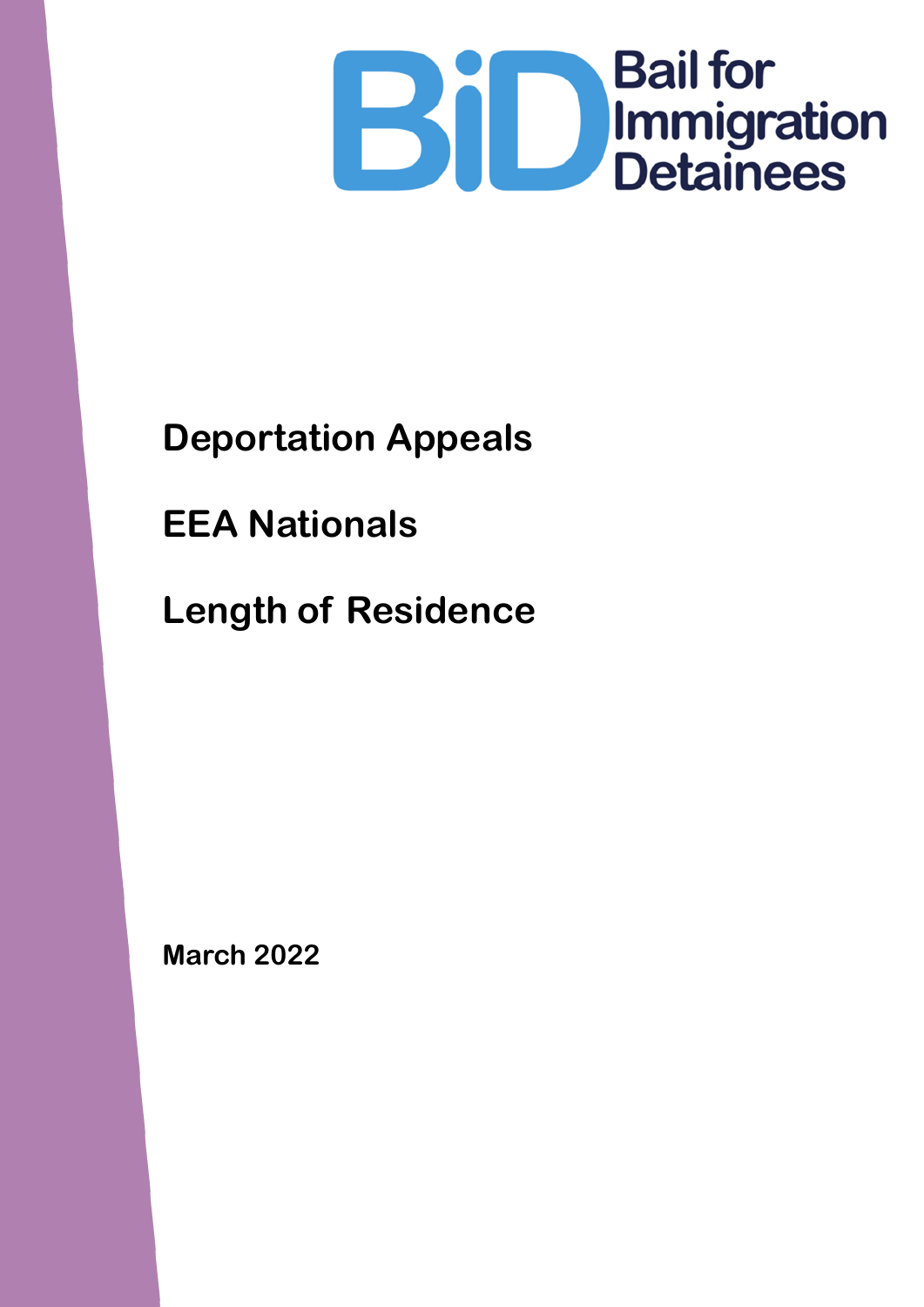Bail for Immigration Detainees (BID) is a national charity that provides legal advice and representation to individuals held under immigration powers to secure their release from detention. We also provide legal advice and representation to detainees facing deportation. BID works with detainees in all removal centres in the UK, and with immigration detainees held in prison at the end of their sentence.

- We provide free legal advice, information and support to immigration detainees to help them exercise their right to liberty and access to justice, and to help them challenge their deportation.
- We prepare and present (free of charge) applications for release on bail or temporary admission.
- We carry out research and use evidence from our legal casework to influence decisionmakers, including civil servants, parliamentarians, and regulatory bodies through policy advocacy.

The Article 8 Deportation Advice project (ADAP) is a project that provides free legal advice and representation to individuals challenging deportation on the grounds of their long residence in the UK and/or their family life in the UK.

The right to respect for family and private life is protected by Article 8 of the European Convention on Human Rights.

#### **Disclaimer**

Although every effort is made to ensure the information in this factsheet is accurate and up to date, it should not be treated as a complete and authoritative statement of the law. B ID cannot be held liable for any inaccuracies and their consequences. The information in this factsheet is not legal advice. If you have a legal problem you should talk to a lawyer or legal adviser before making a decision about what to do.

Please check that this factsheet is up to date before using it. Please also check whether BID has written other factsheets or leaflets that might be relevant to you. All BID factsheets and leaflets can be found at [www.biduk.org](http://www.biduk.org/)

#### **© Copyright 2022 BID**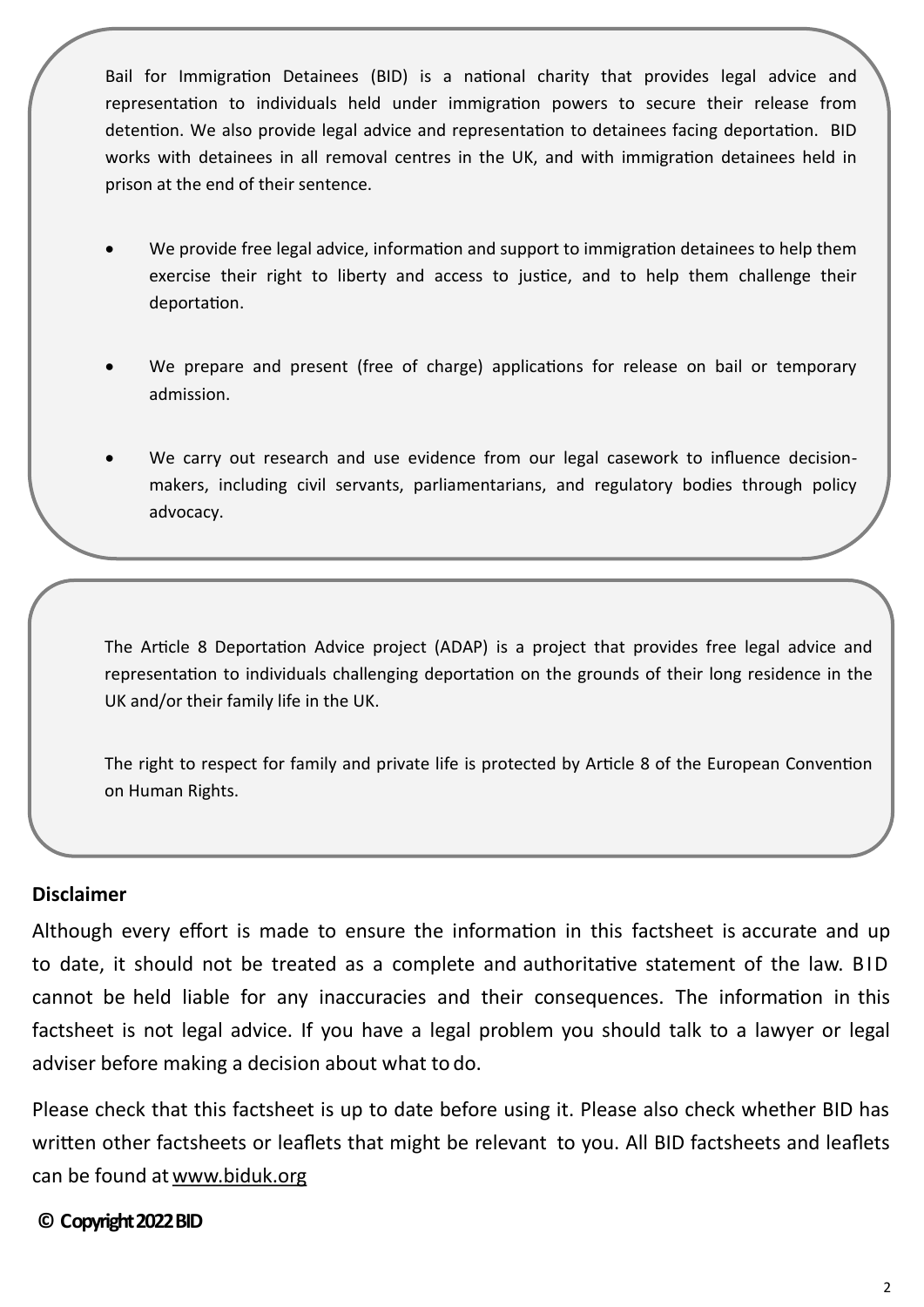### Who will the EEA Regulations continue to apply in relation to deportation action?

Although Britain left the EU on 31 December 2020, some people may find that deportation action against them will be decided under the Immigration European Economic Area) Regulations 2016 (the EEA Regulations).

There are 3 categories of people who may continue to benefit.

1.People who have been granted Settled Status or Pre-settled Status as part of the European Union Settlement Scheme (EUSS) under Appendix EU of the Immigration Rules.

2. EEA citizens and their family members and people with a Zambrano or other 'derivative right' to reside who were *living in the UK under the EEA Regulations on 31 December 2020* (even if temporarily out of the country) who applied to the EUSS **on or before 30 June 2021** and are awaiting a decision on their EUSS applications.

3. EEA citizens and their family members and people with a Zambrano or other 'derivative right' to reside who were *living in the UK under the EEA Regulations on 31 December 2020* who made **valid late applications after the 30 June 2021** and are awaiting a decision on their late application. In this situation, the Home Office guidance also says that these individuals will have temporary protection until the conclusion of their applications – although they may also need to have a Certificate of Application.

*Where someone has not been granted settled status or pre-settled status but is waiting for a decision on an application, they will only benefit from the protection of the EEA Regulations if they were resident in the UK under, or in accordance with the EEA Regulations. For example: being a person in work or in education or with another EEA Regulations right to reside.* 

For these individuals, decisions to deport relating to 'conduct' that took place before 11pm on 31 December 2020 can only be taken if the criteria in Regulation 27 of the EEA Regulations apply.

However, where conduct that took place after 11pm on 31 December 2020 is concerned, decisions to deport any of the individuals in the categories above can be taken on the ground that the decision is 'conducive to the public good'. This is the same test that applies to non-EEA nationals without EEA family members.

#### **This is a complex area of law, so you are strongly advised to seek specialist advice to check which rules apply to your deportation action.**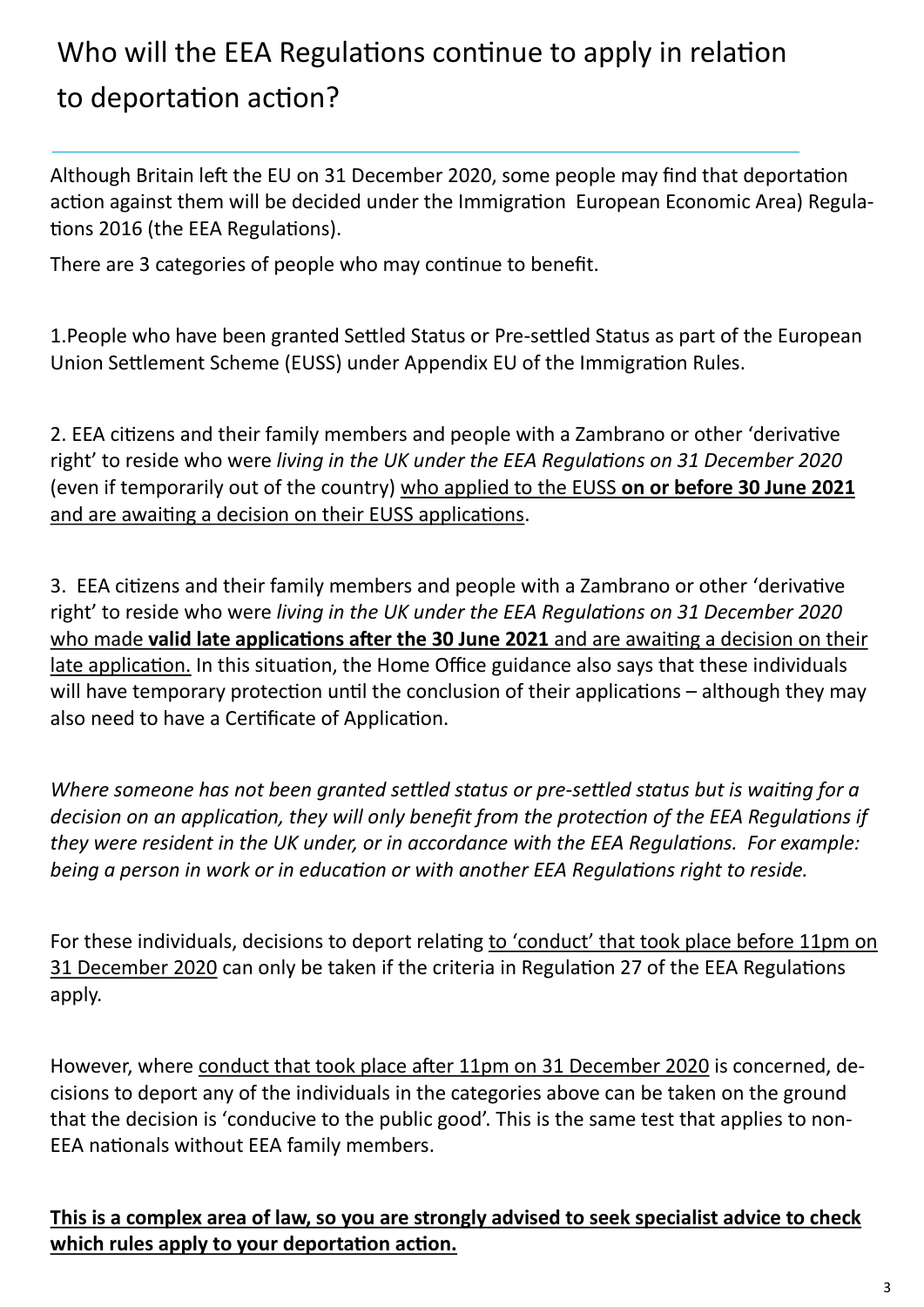### European Union (EU) and European Economic (EEA) nationals' length of residence and how this can protect against deportation ?

EU law provides some protection against deportation. The EEA Regulations 2016 state that EU/EEA nationals can only be deported on grounds of public health, public policy and public security. Different tests apply for the Home Office to meet depending on how long you have lived in the UK.

The length of **residence** in the UK prior to the decision to deport is relevant to how strong the grounds must be to justify deportation.

- If the EU/EEA national has **permanent residence** it requires **'serious grounds'** of **public policy or public security to justify deportation.** A right of permanent residence is obtained after a person has lived in the UK for 5 years continuously exercising Treaty Rights (EEA Reg.15)
- If the EU/EEA national is **under 18** or **has resided in the UK continuously for 10 years** (excluding prison time), prior to the decision to deport, it requires **'imperative grounds' of public security to justify deportation.**
- If the EU/EEA national has not lived in the UK as a 'qualified person' for 5 years or for 10 years before the decision to deport, the Home Office can deport on grounds of public policy or public security. However the decision must still be fair or 'proportionate' and must take account all personal circumstances including private and family life in the UK.
- A person's previous criminal convictions do not in themselves justify the deportation of an EU/EEA national. Deportation may only be justified where the person represents **"a genuine, present and sufficiently serious threat affecting one of the fundamental interests of society**" (Reg. 27 (5) EEA Regulations 2016).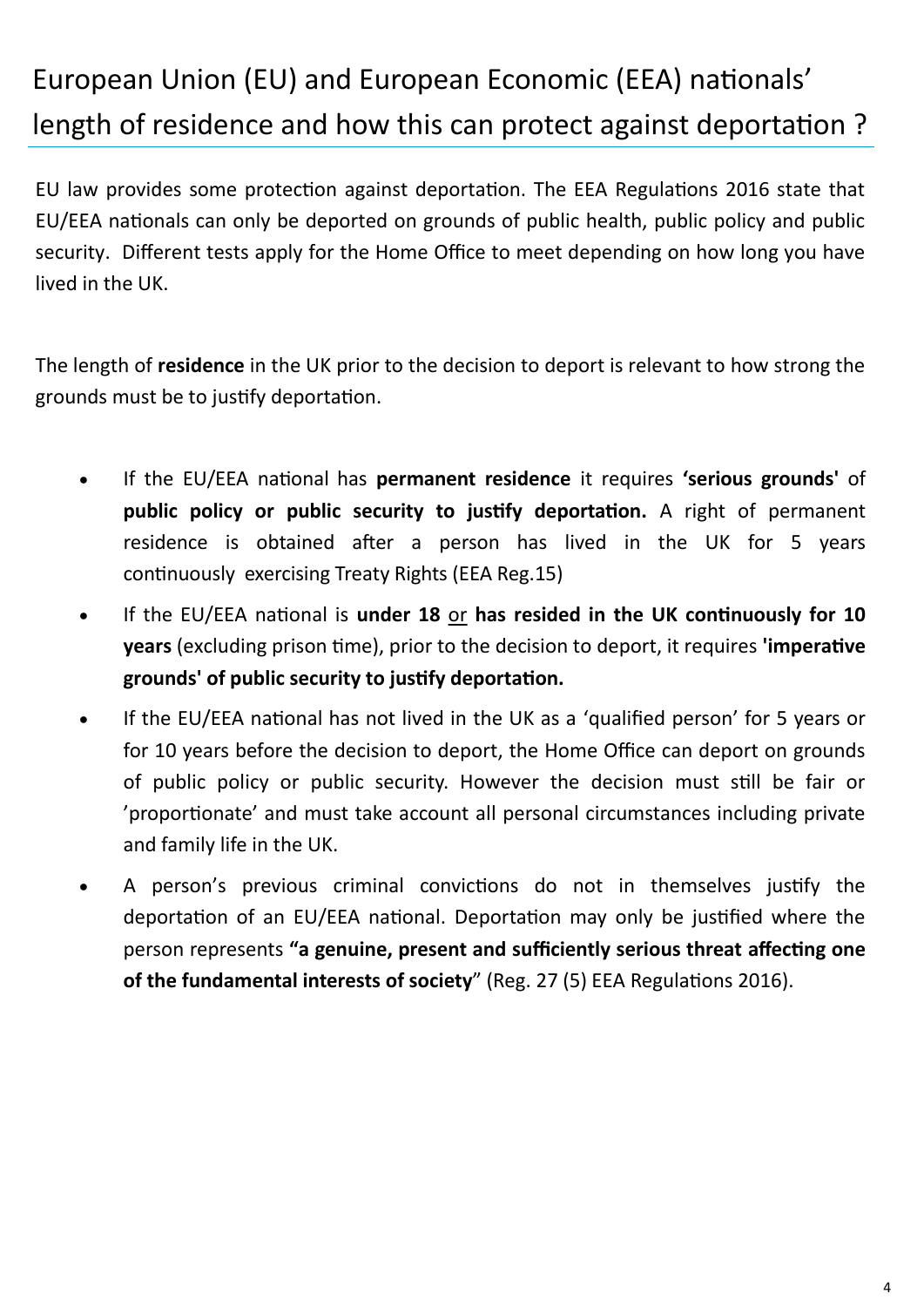# What if I have left the UK temporarily during my stay in the UK?

The rules allow a person to be out of the UK for short periods. `Continuity of residence' is not affected by:

a. Temporary absences not exceeding a total of six months in any one year.

b. Absences of a longer duration for compulsory military service.

c. One absence of a maximum of 12 consecutive months for important reasons such as pregnancy and childbirth, serious illness, study or vocational training, or a posting in another Member State or a third country.

### What is the effect of absences from the UK once the permanent right of residence has been acquired?

Once you have the right of permanent residence under this regulation, it is only lost if you are absent from the UK for more than two consecutive years.

### What is the effect of a period of imprisonment during the 5 years before gaining permanent right of residence?

The Court of Justice of the European Union (CJEU) has decided that the period of imprisonment will not count towards the 5 years<sup>1</sup>. The court said that this is because the right to a permanent right of residence is aimed at promoting social cohesion and encouraging genuine integration into the host society. A period of imprisonment is taken by the court and the Home Office to indicate a rejection of the values of British society.

### How is the 10 year period of lawful residence calculated?

The period of residence is calculated by counting backwards from the date of the `Notice of Decision to Make a Deportation Order.<sup>12</sup>

<sup>1</sup> Onuekwere v SSHD C-378/12 CJEU (16.01.14)

<sup>2</sup> SSHD v MG C-400/12 CJEU (16.01.14)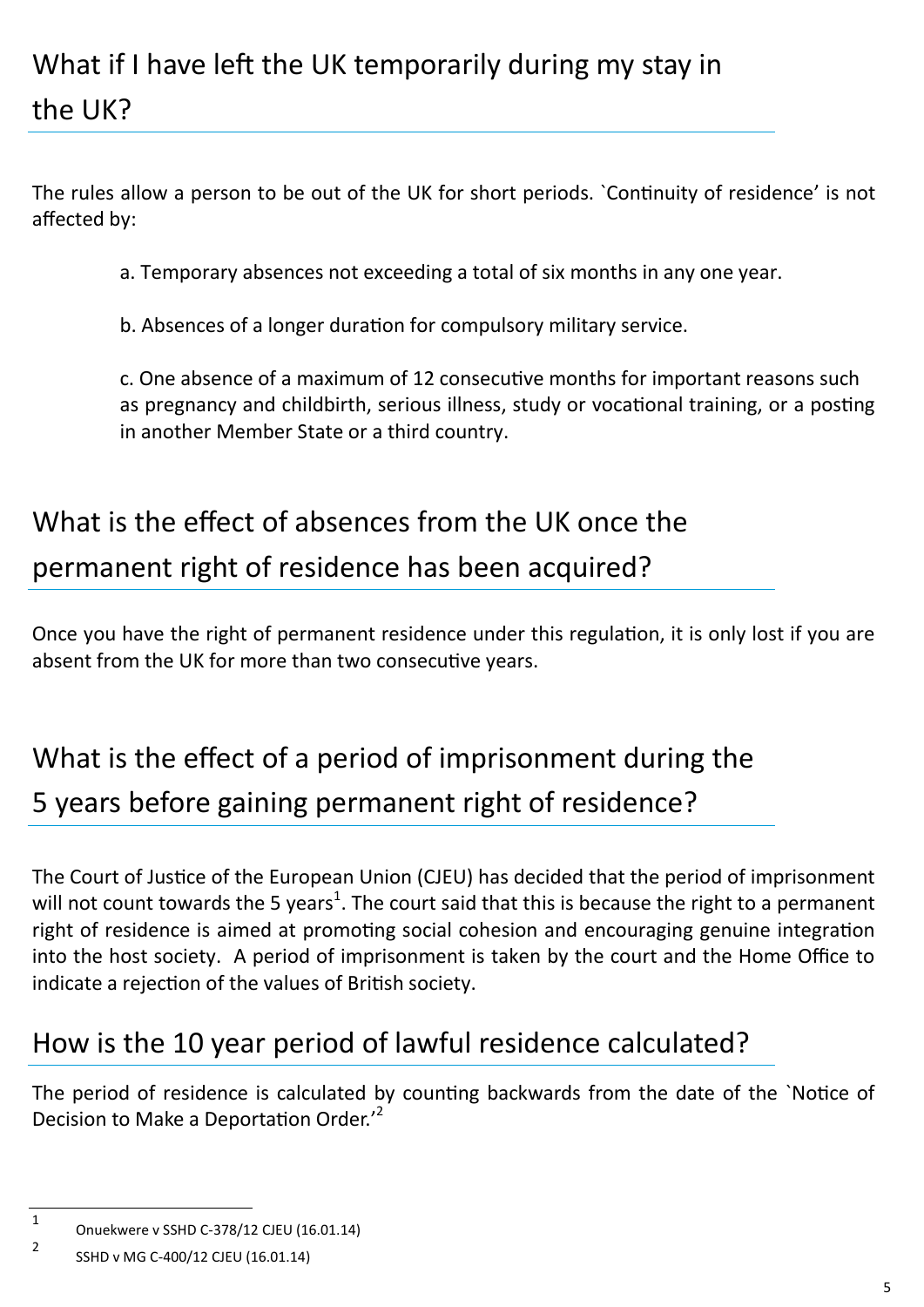# Does time in prison count towards my period of residence for the purposes of calculating the 10 years residence?

A period of imprisonment during the 10 years residence before the Home Office `Notice of Decision to Deport' will not automatically prevent you from relying on the higher protection of 'imperative grounds'. However, the test will be the extent to which the time in prison affected your level of integration into British society (ECJ SSHD v MG (C-400/12).

In considering this, the questions to answer will be:

- a. How far were you integrated into British society before prison?
- b. To what degree has imprisonment effectively broken that integration?

# What happens if I have been absent from the UK during the 10 years before the decision to deport me?

Breaks during that time do not automatically prevent you from benefitting from the enhanced protection. It will be necessary for the Home Office to conduct an overall assessment of your circumstances at the time of the decision to deport you.

What sort of things will the Home Office consider when deciding whether my time in prison has broken my integration into British society?

It will depend on your personal circumstances. However, in general, the longer that you have lived in the UK, particularly if you came here as a young child, and the shorter the time in prison, the harder it will be for the Home Office to show that integration into British society has been broken.

You will need to try to show how you have maintained links with the community during your time in prison, for example through:

- visits from family and friends;
- undertaking any educational courses.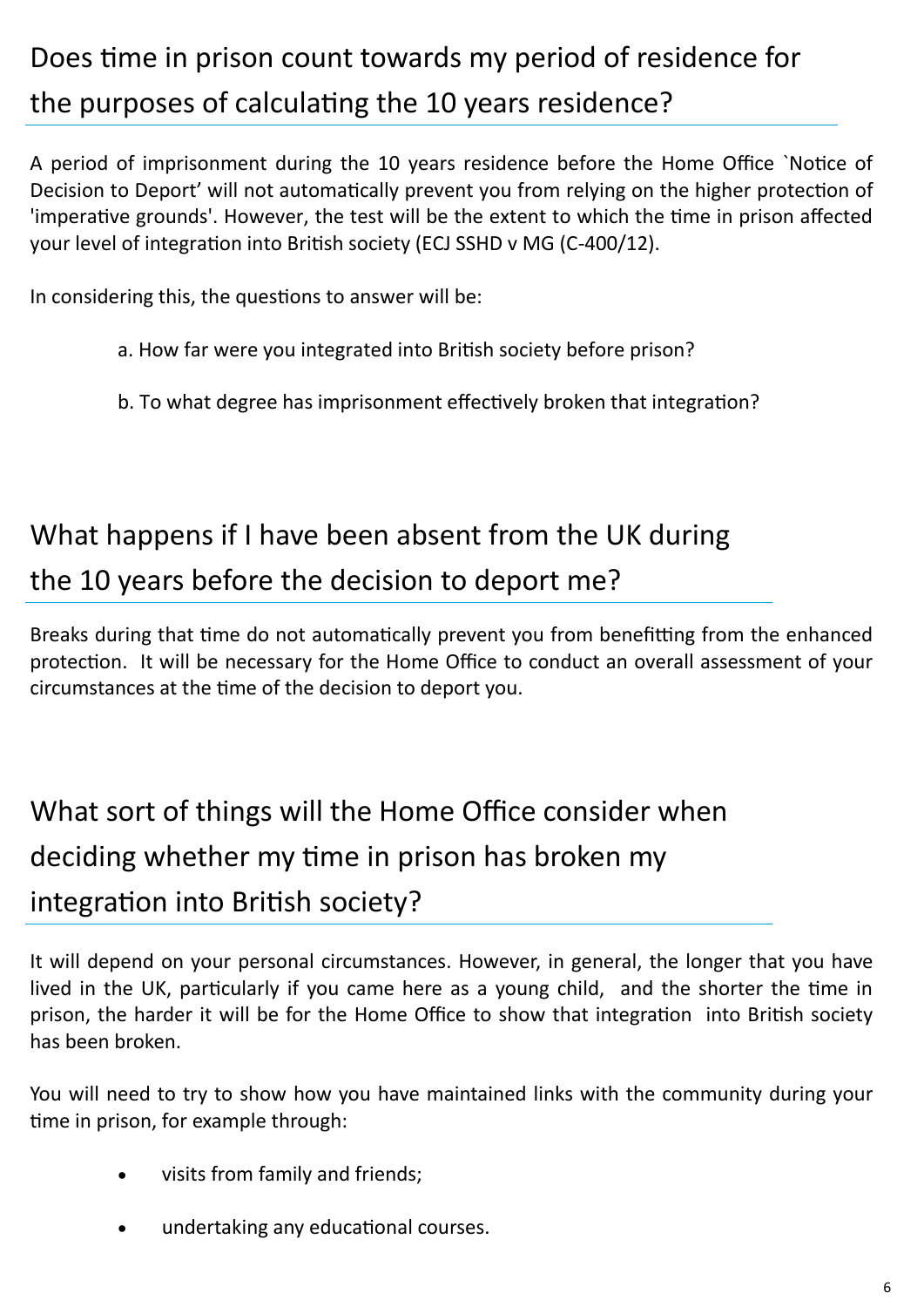### What are the overall issues that have to be considered?

The Home Office will still have to show that the decision to deport you is 'fair' or 'proportionate'. For instance, it will have to take account of your age, the impact of removal on your private and family life and consider any compassionate circumstances.

### Where can I get more information on calculating my length of residence under EU law?

You can contact the AIRE Centre. The AIRE Centre (Advice on Individual Rights in Europe) provides advice on rights under EU/EEA law. You can email them on info@airecentre.org or call them Monday-Friday 10am-6pm on 020 7831 4276.



Bail for Immigration Detainees (BID) is a registered Charity No. 1077187. Registered in England as a Limited Company No. 3803669.

Accredited by the Office of the Immigration Services Commissioner Ref. No. N200100147.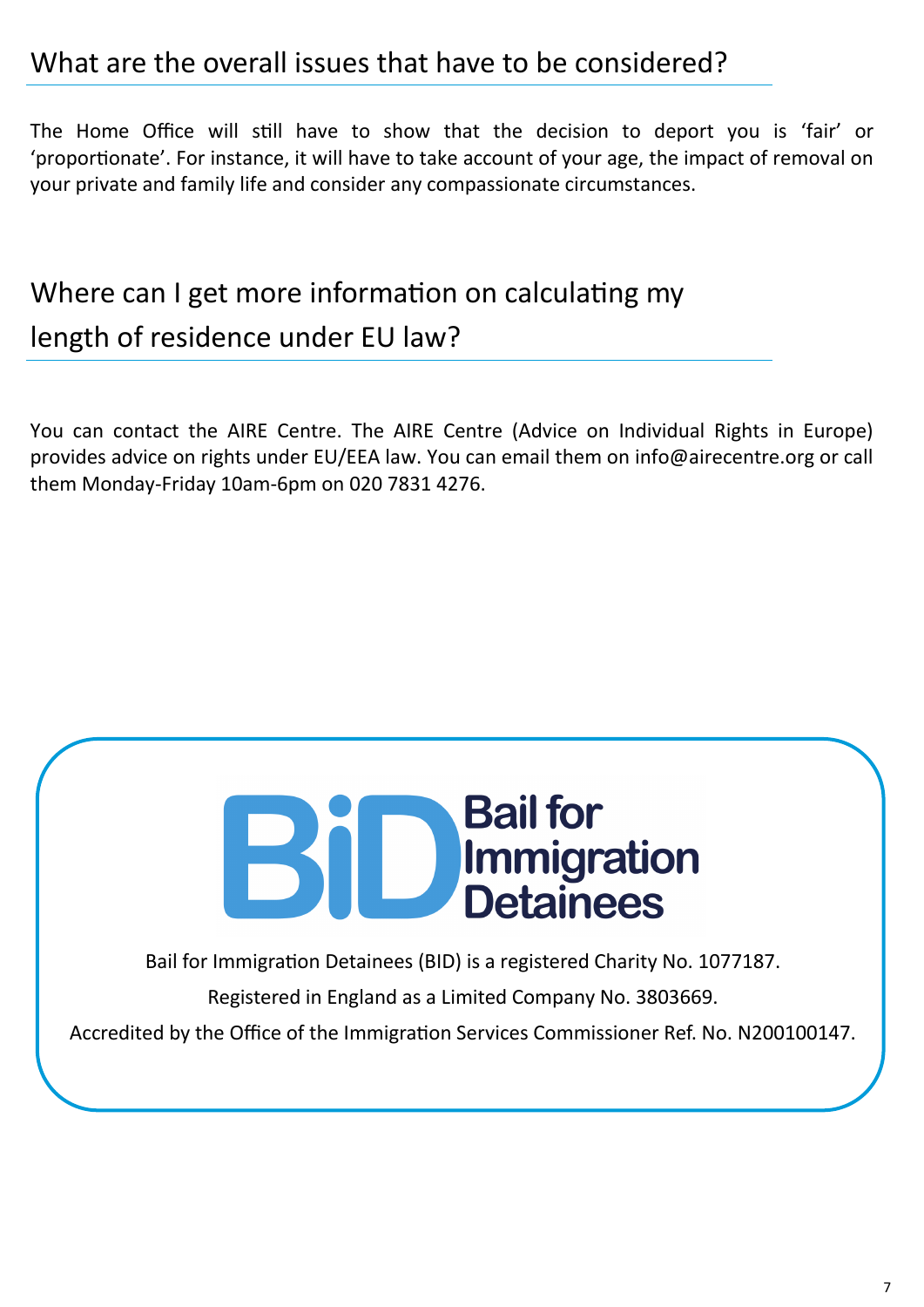#### **KEEPING RECORDS**

#### **1. Keep a record of all phone calls & conversations you have with the Home Office, your offender manager/supervisor, and probation services**

- Every time you have a telephone conversation with your offender manager/supervisor, probation services, the Offender Management Unit in your prison, or a Home Office official you should write down what you talked about, the questions that you were asked, and the answers that you gave.
- Try to get the name and job title of the person you spoke to and write that down too, and put the day of the week, the date and the time as well. You should ask for their name at the start of the conversation.
- If the telephone conversation does not go well, or you hear something you don't like, you should keep calm and try not to get angry. When the phone call is finished write down as much as you can remember of what was said. You will then have a record of discussions that will help you to remember what was said, and which can be used as evidence in court.

#### **2. Keep all notes you send and receive from your Offender Manager/ Supervisor or Home Office caseowner**

- Every time you send a request to your Offender Manager or Home Office caseowner, make sure that you keep all your notes and their written responses. If they don't respond to one of your requests you should make a note on a piece of paper and keep the note.
- You will then have a record of your requests for information and help. This will help you to remember what was said, and you can use your notes as evidence in court.

#### **3. Get proof of posting when sending letters and faxes**

If you write letters or send a fax to try to obtain information you should:

- Keep a copy of the letter you sent and make a note on the copy of the date you sent it to be posted.
- Try to get 'proof of posting' from the Post Office so that you can prove to the Home Office or the court or tribunal that you have written the letter. If you are detained and have a visitor from the visitors' group at your IRC or prison you could ask them if they will help you with this, but not all groups will be able to help with this.